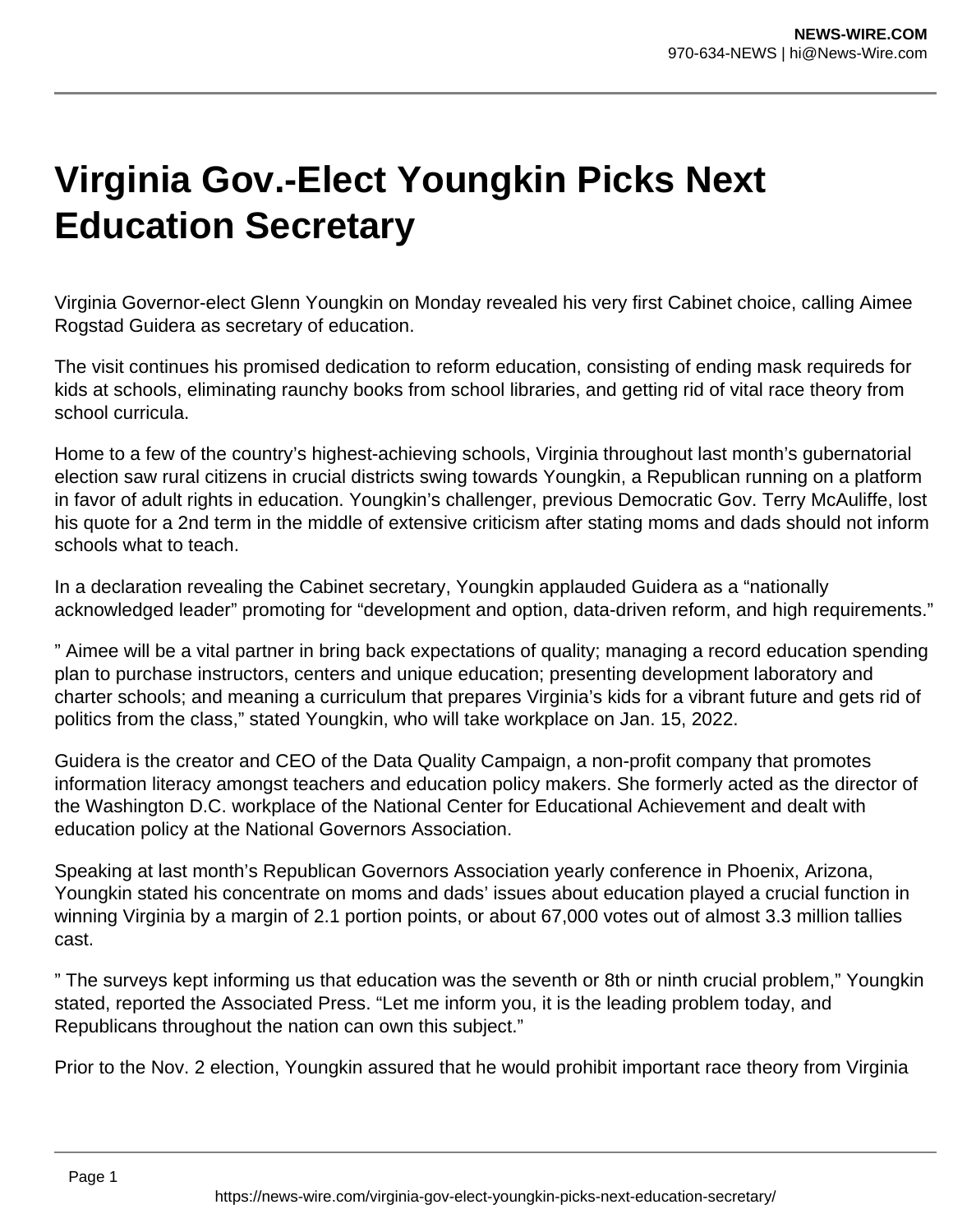class "on the first day" as guv.

" What we understand is [critical race theory] teaches kids to see whatever through a lens of race and after that to divide them into pails and have kids that are called fortunate and others that are victims, and it's simply incorrect," Youngkin stated throughout an Oct. 31 interview with Fox News. "And it, in reality, requires our kids to complete versus one another and takes their dreams."

" In the never-ceasing words of Dr. Martin Luther King, Jr., we're contacted us to evaluate one another based upon the material of our character and not the color of our skin," he continued. "That's why there's no location for important race theory in our school system, and why, on the first day, I'm going to prohibit it."